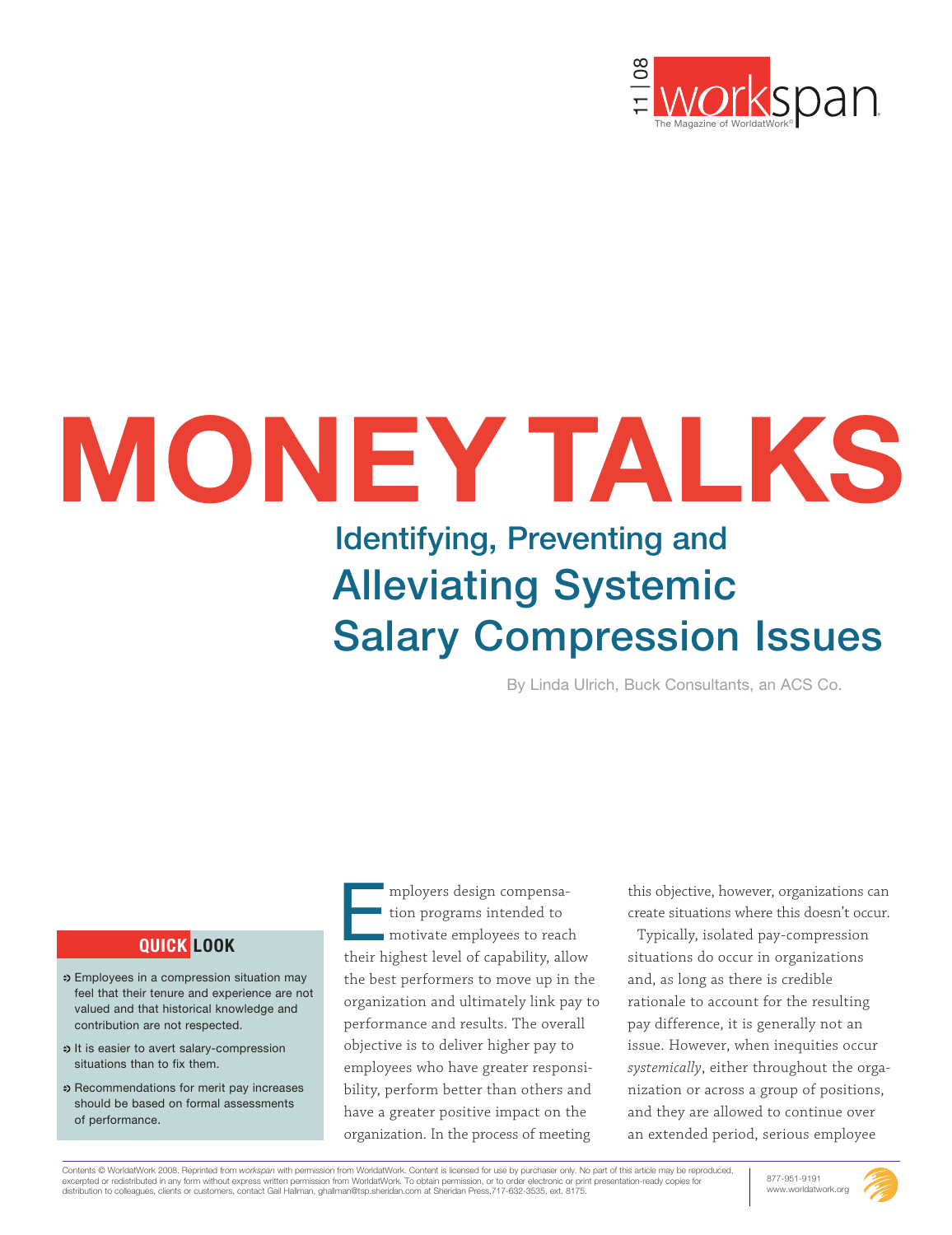#### **As a practical matter, since overall merit increase budgets have been hovering around**

## **3.5 percent to 4.0 percent**

**during the past few years, merit increases may not have kept pace with market conditions, particularly for positions that are highly in demand.**

morale issues can arise. Addressing these inequities may require a more focused approach.

This article looks at three situations involving systemic salary compression, defined by WorldatWork as "pay differentials too small to be considered equitable." It examines some causes of those occurrences and how employers can minimize their negative impact.

Although addressing employee morale issues in a weak economy when many employees are happy just to have a paycheck may seem ironic — or unnecessary — the fact is that productive, highly skilled workers who feel adversely affected by salary compression can very likely find employment elsewhere. In the "war for talent," salary compression directly conflicts with the typical organization's pay philosophy and its strategic long-term HR goals.

#### Case One: Newly hired employees paid more than existing employees

In a tight labor market, an employer may find itself having to offer similar or even higher initial starting salaries to new hires than to more experienced employees. This can occur with new college graduates versus employees with a few years of experience. Another example is a new hire with only a few years of experience but with long-term career potential commanding a starting salary greater than his/her more experienced co-workers performing similar work.

The question arises: Have current employees' pay levels not kept pace with what the employer finds is necessary to offer to new hires? As a practical matter, since overall merit increase budgets have been hovering around 3.5 percent to 4.0 percent during the past few years, merit increases may not have kept pace with market conditions, particularly for positions that are highly in demand. This situation, combined with the fact that high-performing current employees may have received an increase of only 1 percent to 2 percent higher (if that) than those employees with adequate or below adequate performance, means that an organization's best performers might be less than competitive. Should these employees be demotivated by this circumstance, their morale is likely to sink even lower in the presence of untested new hires who are working side by side with them or who they may, in fact, be training.

#### Case Two: Changing organizational needs require employees with different skills

As the business environment changes and organizations have to assess their workforce to remain competitive or even compliant, they may determine

that some existing positions now require higher-level — or different skills than what their current employees possess. For example, new government regulations that have considerable impact on an organization may require bringing on board new employees with specific compliance knowledge or expertise. Or, an organization may determine that its HR staff needs to better partner with its business-unit heads and might thus require its employees to possess more financial expertise.

Whether the nature of the position has changed because of external factors or solely because of management expectations, it is possible that different technical and/or professional requirements are needed, which new hires possess and current employees do not, all of which impacts pay relationships within an organization.

#### Case Three: Subordinates paid the same as or more than their supervisors

This generally occurs with first-line supervisors overseeing the highest-level nonexempt (hourly) employees who also are typically working side by side with each other; the nonexempt employees are paid overtime, and their supervisors are not paid for additional hours worked. This can occur in a union environment as well, with the union employee on a negotiated salary scale and the nonunion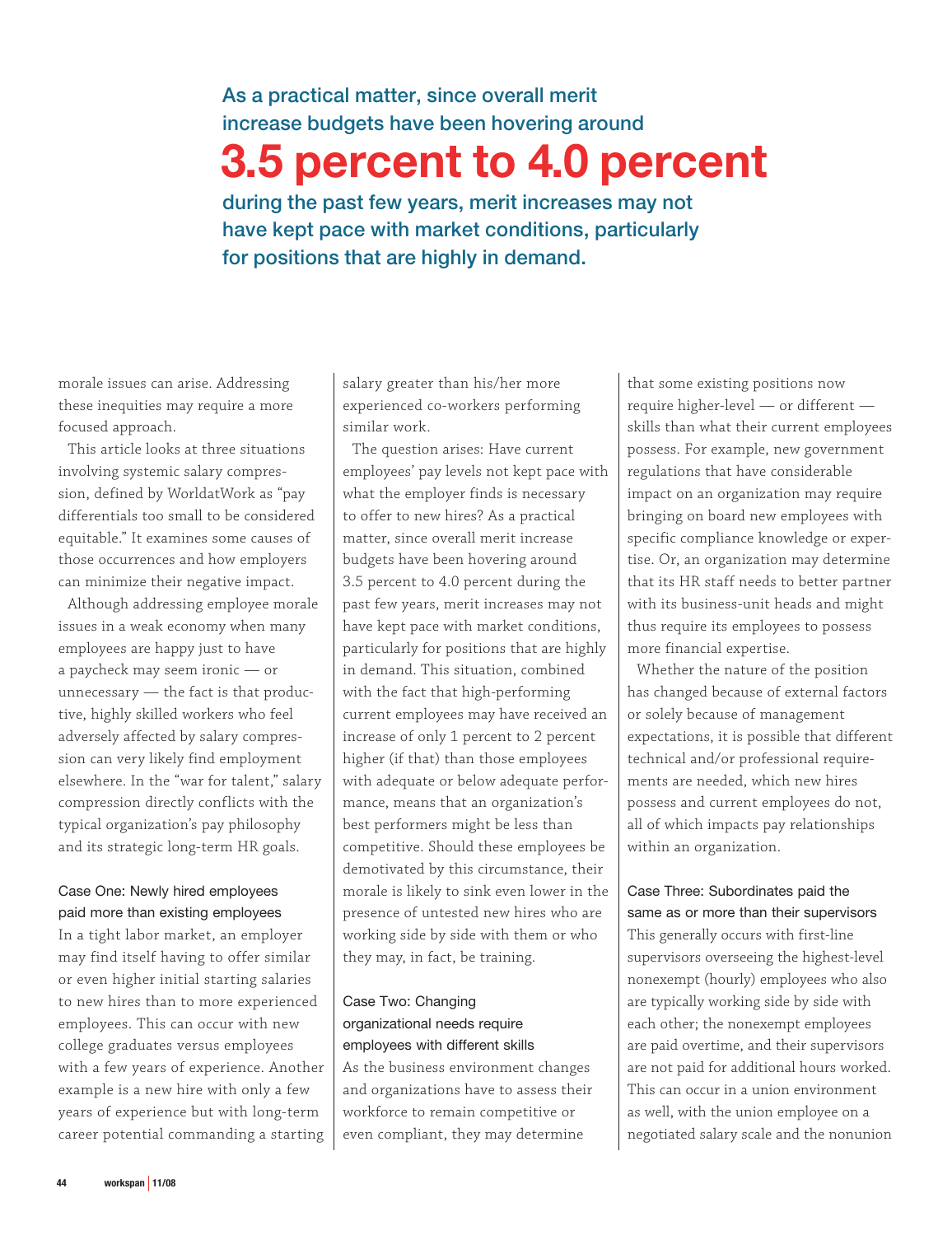### **Maintaining a robust compensation program with open lines of communication and built-in checkpoints**

**among the various HR functions is key to preventing and, when necessary, resolving these situations.**

supervisor paid according to company guidelines. If the supervisor/manager does not actually possess the same level of technical skill as the nonexempt subordinate, the differential may be acceptable. Or, if the supervisor is on an upward career path, this may be a temporary disparity. However, if the supervisor is in a career-end position, over time, he/she may determine that it is just not worth taking on the added responsibility and pressure involved in supervision with a "decrease" in pay.

#### **The Impact of Salary Compression on Existing Employees**

Employees often do not understand their company's pay philosophy, possibly because they have never heard management articulate it. They also may not be aware of the details of their organization's compensation program. Unfortunately, employee ignorance rarely equals bliss. On the contrary, this type of environment can be very demotivating to many employees, especially if they perceive that different people are paid according to different rules.

Employees in a compression situation may feel that their tenure and experience are not valued and that historical knowledge and contribution are not respected. This can lead to a lack of cooperation with new employees and, quite possibly, an inclination to take the next call from a recruiter.

While employees want to understand what it takes to earn more pay, if they are not clear on what it takes to earn more and thus move ahead, they may conclude that changing companies is the surest way to increase their salary and career prospects.

#### **Preventive Actions**

It is easier to avert salary-compression situations than to fix them. Maintaining a robust compensation program with open lines of communication and built-in checkpoints among the various HR functions is key to preventing and, when necessary, resolving these situations.

Company recruiters are the first line of defense. They are connected to the candidate pool and have their fingers on the pulse of the market. They can identify the positions for which candidates are in short supply and assess the difficulty of getting acceptance of specific job offers. Establishing formal hiring rates and evaluating them on an ongoing basis will ensure that offers extended are within the range of current employees' pay for those jobs.

It is also important that job salary ranges are regularly benchmarked to the market to ensure that the organization maintains its desired pay position versus its competition.

Finally, recommendations for merit pay increases should be based on formal assessments of performance.

This is more likely to ensure that those performing at a higher level receive a higher-percentage increase. Once completed, an equity review correlating the percent of pay increase against performance levels will bring to light any issues or inequities.

#### **Solutions**

Preventive action will ensure that compression situations (if any arise) are addressed early on, before the issue becomes unmanageable. The key is to maintain a sound salary administration program with a strong and current link to market. However, if your organization is already in the throes of compression, the following solutions can help alleviate it:

- If the budget permits, consider building in extra funding to the annual increase budget, either to be used as a one-time adjustment or spread over a period of time.
- If no additional funding is available, hold back a small portion of the merit or promotional budget to "fix" problems. As an example, if the overall budget is 3.75 percent, use 3.25 percent for merit and 0.5 percent to resolve compression issues.
- Stretch out the review period beyond 12 months for those at the high end of the range and for employees who do not meet expectations. For those at the high end of the range, this will have the effect of slowing down